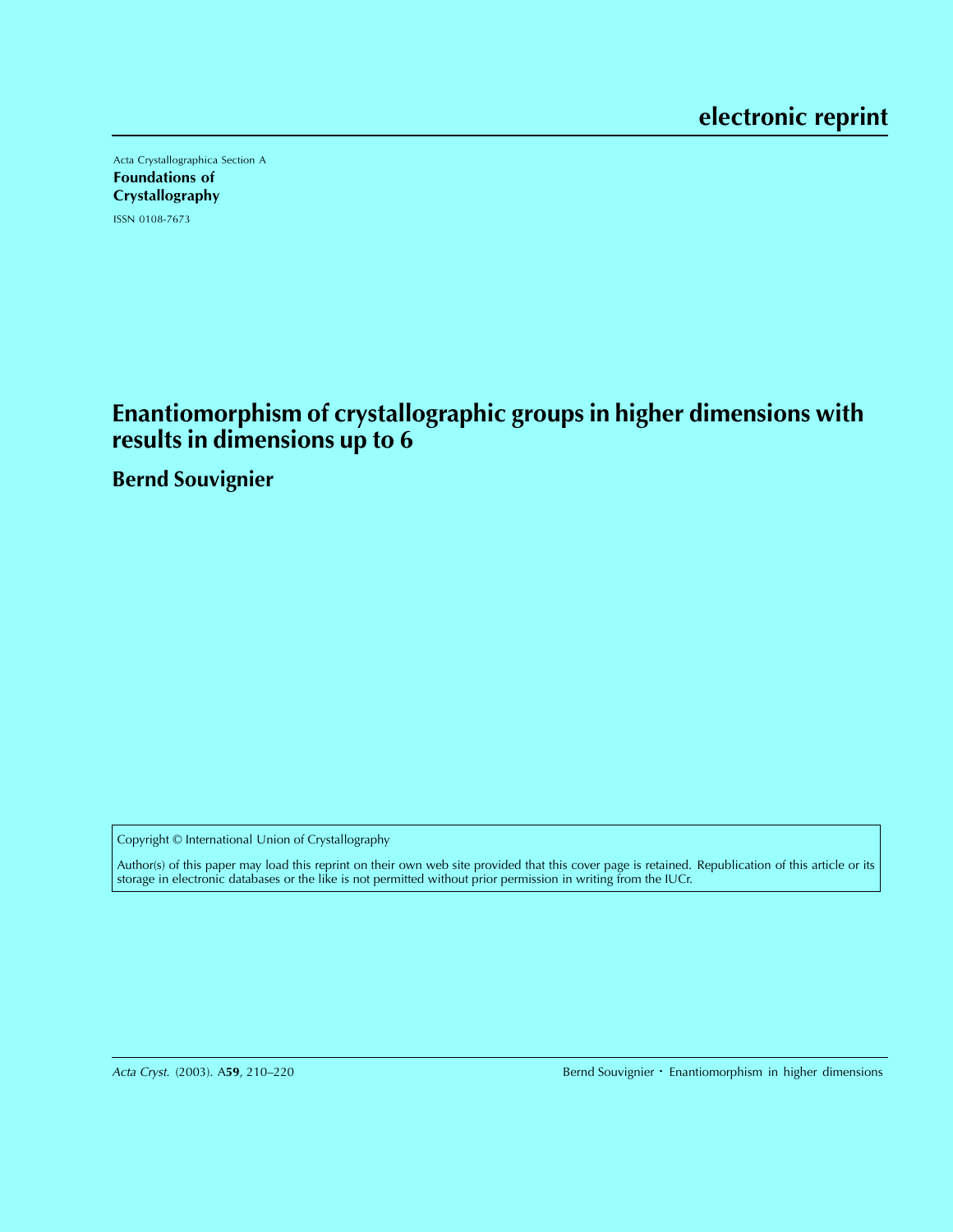# research papers

Acta Crystallographica Section A Foundations of Crystallography

ISSN 0108-7673

Received 18 November 2002 Accepted 20 February 2003

# Enantiomorphism of crystallographic groups in higher dimensions with results in dimensions up to 6

### Bernd Souvignier

Department of Mathematics, University of Nijmegen, Toernooiveld 1, 6525 ED Nijmegen, The Netherlands. Correspondence e-mail: souvi@math.kun.nl

This paper gives classification results for crystallographic groups in dimensions up to 6 which refine earlier enumeration results. Based on the classification data, the asymptotic growth of the number of space-group types is discussed. The classification scheme for crystallographic groups is revisited and a new classification level in between that of geometric and arithmetic crystal classes is introduced and denoted as *harmonic crystal classes*. Enantiomorphic pairs are determined on all classification levels from space-group types to crystal families and the enantiomorphic pairs of fixed-point-free space groups are given. A general algorithm to compute enantiomorphic pairs is described.

 $\odot$  2003 International Union of Crystallography Printed in Great Britain - all rights reserved

# 1. Introduction

The classification of crystallographic groups in dimensions beyond 3 has been motivated from many sources, ranging from incommensurate crystal phases and quasicrystals over snow crystals to biomacromolecules. An excellent overview of the different application areas is given by Janner (2001).

For the groups of four-dimensional space, information on the single groups has been tabulated in the book by Brown et al. (1978), but in comparison with International Tables for Crystallography (Hahn, 2002) the information is already heavily compressed. The rapid growth of the number of groups for increasing dimensions makes it obvious that for dimensions  $\geq$  5 an approach listing all the groups is not feasible. A new philosophy for dealing with crystallographic groups in higher dimensions was suggested by Opgenorth et al. (1998), namely the combination of a set of algorithms with a database containing crucial data from which further information can easily be computed. A system realizing this approach is the CARAT computer package described by Plesken et al. (1998), which is freely available at http:// wwwb.math.rwth-aachen.de/carat/.

The power of a system like CARAT has been demonstrated by enumerating the crystallographic groups in dimensions 5 and 6 (Plesken & Schulz, 2000), as well as determining the fixed-point-free space groups in these dimensions (Cid  $\&$ Schulz, 2001). The main advantage, however, lies in the capability to compute specific information without having to go through an enormous classification task. For example, for an interesting point group one is able to enumerate the spacegroup types in its geometric crystal class even if a full classi fication in the respective dimension is out of the question.

In the current paper, the results of Plesken & Schulz (2000) and Cid & Schulz (2001) are supplemented by determining enantiomorphic pairs on the different classification levels. An enantiomorphic pair is a pair of objects that are equivalent by an affine but not by an orientation-preserving transformation of the underlying Euclidean space. For example, two groups forming an enantiomorphic pair of space groups are isomorphic but have opposite handedness. The orbit of a point under one group is the mirror image of the orbit under the other group.

The paper is organized as follows: in  $\S$ 2 the terminology to describe the different classification levels is fixed (including the definition of a new level) and the notion of enantiomorphism is discussed in detail. §3 describes an algorithm to determine enantiomorphic pairs on the different classification levels. It also gives an example illustrating that geometric crystal classes in which all arithmetic crystal classes are enantiomorphic are not necessarily enantiomorphic themselves. The results obtained in dimensions 5 and 6 are presented in §4, together with a brief review of results in lower dimensions. As a byproduct of the classification, the smallest examples of crystal systems not containing a holohedry are presented. A short discussion on the asymptotic number of space-group types in higher dimensions concludes the paper.

# 2. Terminology and definitions

In this section, we will fix the terminology used throughout this paper, closely following the definitions of Opgenorth et al. (1998) and of Janssen et al. (1999, 2002).

### 2.1. Basic terminology

After fixing an origin and a basis of the lattice of translation vectors, the action of a crystallographic space group on the underlying Euclidean space is given by

$$
R(P, v) := \left\{ \{g \mid v(g) + t\} := \begin{pmatrix} g & v(g) + t \\ 0 & 1 \end{pmatrix} \mid g \in P, t \in \mathbb{Z}^n \right\}
$$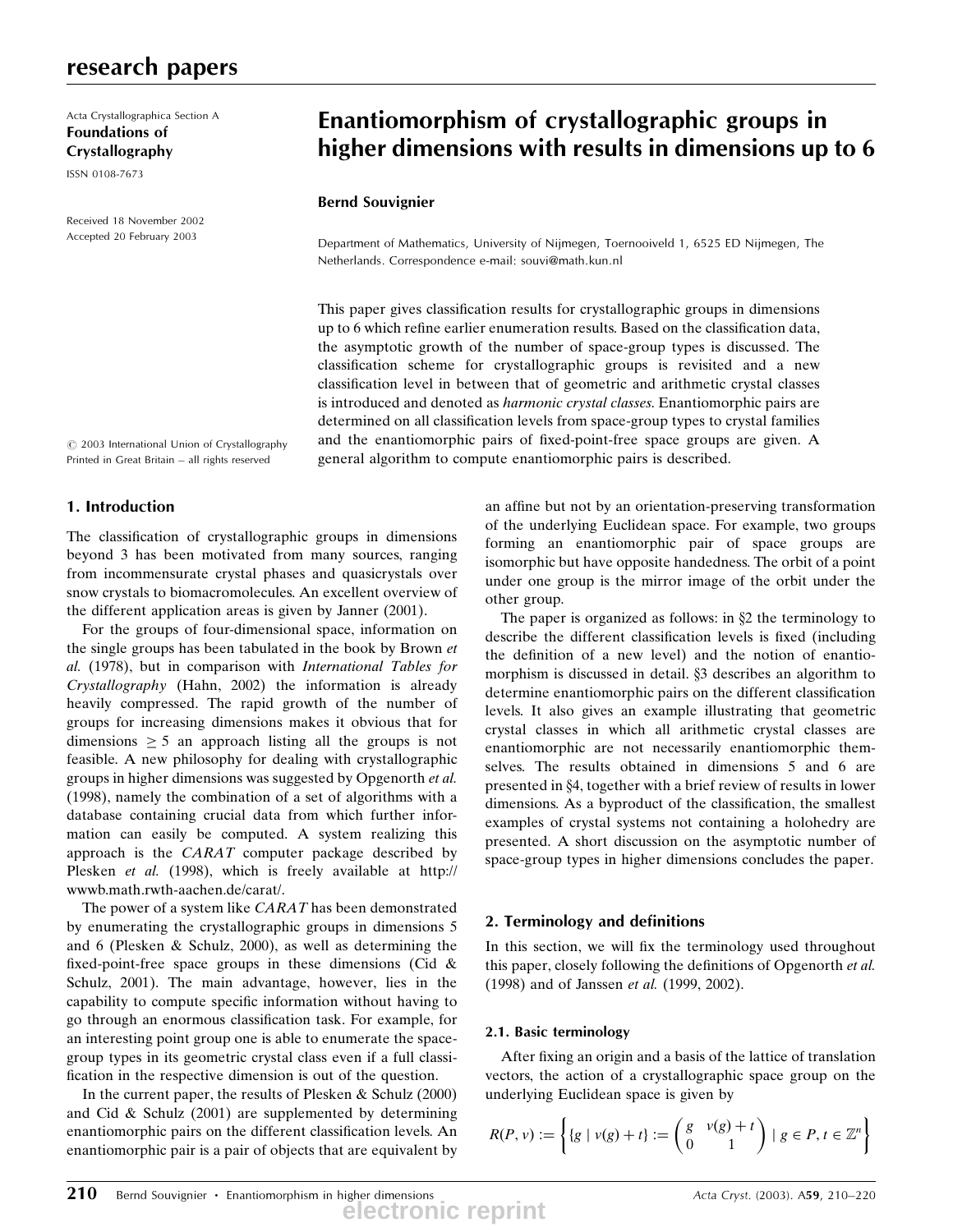$\subseteq GL(n + 1, \mathbb{R})$ , where  $P \le GL(n, \mathbb{Z})$  is a finite integral matrix group and  $\nu$  is a *vector system*. This means that  $\nu$  is a map  $v: P \to \mathbb{R}^n$  with  $v(gh) = v(g) + g \cdot v(h) \pmod{\mathbb{Z}^n}$  for all  $g, h \in P$ . The group P is called the *point group* of  $R(P, v)$ , the matrix g is called the *linear part* of  $\{g \mid v(g) + t\}$ . We will always identify the translation group of a crystallographic space group with the corresponding lattice of translation vectors in the Euclidean space.

For a (metrical) lattice L with basis  $(a_1, \ldots, a_n)$ , the inner product on  $L$  is represented by the *metric tensor*  $F$  giving the inner products of the basis vectors, *i.e.*  $F_{ij} = (a_i, a_j)$ . If the point group is desired to consist of orthogonal matrices, the basis has to be chosen such that the metric tensor is the identity matrix. The base change from the lattice basis to an orthonormal basis then provides the link between integral matrices and orthogonal matrices for the point group.

For a set  $\mathcal{F} \subseteq \mathbb{R}^{n \times n}_{sym}$  of metric tensors, the group

$$
\mathcal{B}(\mathcal{F}) := \{ g \in GL(n, \mathbb{Z}) \mid g^T F g = F \text{ for all } F \in \mathcal{F} \}
$$

is called the *Bravais group of F. Vice versa*, for an integral matrix group  $G \le GL(n, \mathbb{Z})$ , the set

$$
\mathcal{F}(G) := \{ F \in \mathbb{R}^{n \times n}_{sym} \mid g^T F g = F \text{ for all } g \in G \}
$$

is seen to be an  $\mathbb R$ -vector space and is called the space of invariant tensors of G. The positive definite tensors in  $\mathcal{F}(G)$ represent the different metrics of lattices which are invariant under the action of G.

Finally, we combine the last two constructions and define for an integral matrix group  $G$  the *Bravais group of*  $G$  as

$$
\mathcal{B}(G) := \mathcal{B}(\mathcal{F}(G)).
$$

This is the group of common isometries of all the metric tensors left invariant by G. A group  $G \le GL(n, \mathbb{Z})$  is simply called a *Bravais group* if  $G = \mathcal{B}(G)$ .

#### 2.2. The hierarchy of classification

We briefly recall the definitions for the various classification levels for crystallographic groups as given by Brown et al. (1978), Neubüser et al. (1981) and Janssen et al. (2002).

2.2.1. Space-group type. Crystallographic space groups are said to have the same space-group type if they are conjugate subgroups of the affine group. The Bieberbach theorems (Bieberbach, 1911) show that this is equivalent with the groups being isomorphic.

By a result of Zassenhaus (1948), two space groups  $R(P, v)$ and  $R(P, v')$  with the same point group P belong to the same space-group type if and only if the vector systems  $v$  and  $v'$ represent elements of the first cohomology group  $H^1(P, \mathbb{R}^n/\mathbb{Z}^n)$ , which lie in the same orbit under the action of the normalizer  $N_{GL(n,\mathbb{Z})}(P)$  of P in  $GL(n,\mathbb{Z})$ .

2.2.2. Arithmetic crystal class. Two finite integral matrix groups belong to the same arithmetic crystal class if they are conjugate subgroups of  $GL(n, \mathbb{Z})$ , *i.e.* the class of  $G \le GL(n, \mathbb{Z})$  is the orbit of G under  $GL(n, \mathbb{Z})$ . In terms of space group, this means that two groups in the same class represent the action of the point group of a space group with

respect to different lattice bases of the lattice of translation vectors.

2.2.3. Geometric crystal class. Two finite rational matrix groups are said to lie in the same geometric crystal class if they are conjugate subgroups of  $GL(n, \mathbb{Q})$ , *i.e.* the class of  $G \le GL(n, \mathbb{Q})$  is the orbit of G under  $GL(n, \mathbb{Q})$ . In terms of space groups, this means that two groups in the same geometric crystal class represent the action of the point group of a space group with respect to different bases of the rational vector space spanned by the lattice of translation vectors. This classification level reflects the anisotropy of the macroscopic crystal structure in Euclidean space and is traditionally just called crystal class.

For the sake of brevity, we will omit the word crystal from the terms arithmetic/geometric crystal class throughout this paper.

**2.2.4. Holohedry.** For a lattice  $L$  with metric tensor  $F$ , the group of orthogonal transformations leaving  $L$  invariant is called the *holohedry of L*. Since with respect to a lattice basis of L all elements of the holohedry are represented by integral matrices, the holohedry of  $L$  can be identified with the Bravais group  $\mathcal{B}(F)$ , which is also called the *arithmetic holohedry* of L. The geometric class of a group  $G$  is called a *holohedry* if  $G$  is the holohedry of one of its invariant lattices.

**2.2.5. Bravais flock**. For a Bravais group  $B$ , the set of all integral matrix groups G with  $\mathcal{B}(G)$  lying in the arithmetic class of  $B$  is called the *Bravais flock* of  $B$ . Crystallographic point groups in the same Bravais flock are said to be *Bravais* equivalent, their invariant lattices lie in the same Bravais class. Note that traditionally Bravais flocks are used to classify space groups (cf. Hahn, 2002), but the notion used here is equivalent, since all space groups with the same point group lie in one Bravais flock.

2.2.6. Bravais system. The union of Bravais flocks that have  $GL(n, \mathbb{Q})$ -conjugate Bravais groups is called a *Bravais system*. Clearly, the geometric class containing these Bravais groups is a holohedry and it is by definition the only holohedry in this Bravais system. Thus, there is a one-to-one correspondence between Bravais systems and holohedries. From the perspective of lattices, this definition means that two lattices belong to the same lattice system if their holohedries lie in the same Bravais system.

It is proved in  $§4$  of Neubüser *et al.* (1981) that this definition of Bravais systems is equivalent with the alternative definition: A Bravais system is the union of all Bravais flocks intersecting the same set of geometric classes. Here, a Bravais flock is said to intersect a geometric class if there exists a matrix group that belongs both to the Bravais flock and to the geometric class. One therefore lists all the geometric classes for which representatives are found in a Bravais flock and joins those Bravais flocks into a Bravais system for which these lists coincide.

2.2.7. Crystal system. In analogy with the alternative definition of Bravais systems, the unions of all geometric classes intersecting the same set of Bravais flocks is defined to be a crystal system or point-group system. Amending the somewhat misleading Definition 14 of Janssen et al. (2002), this means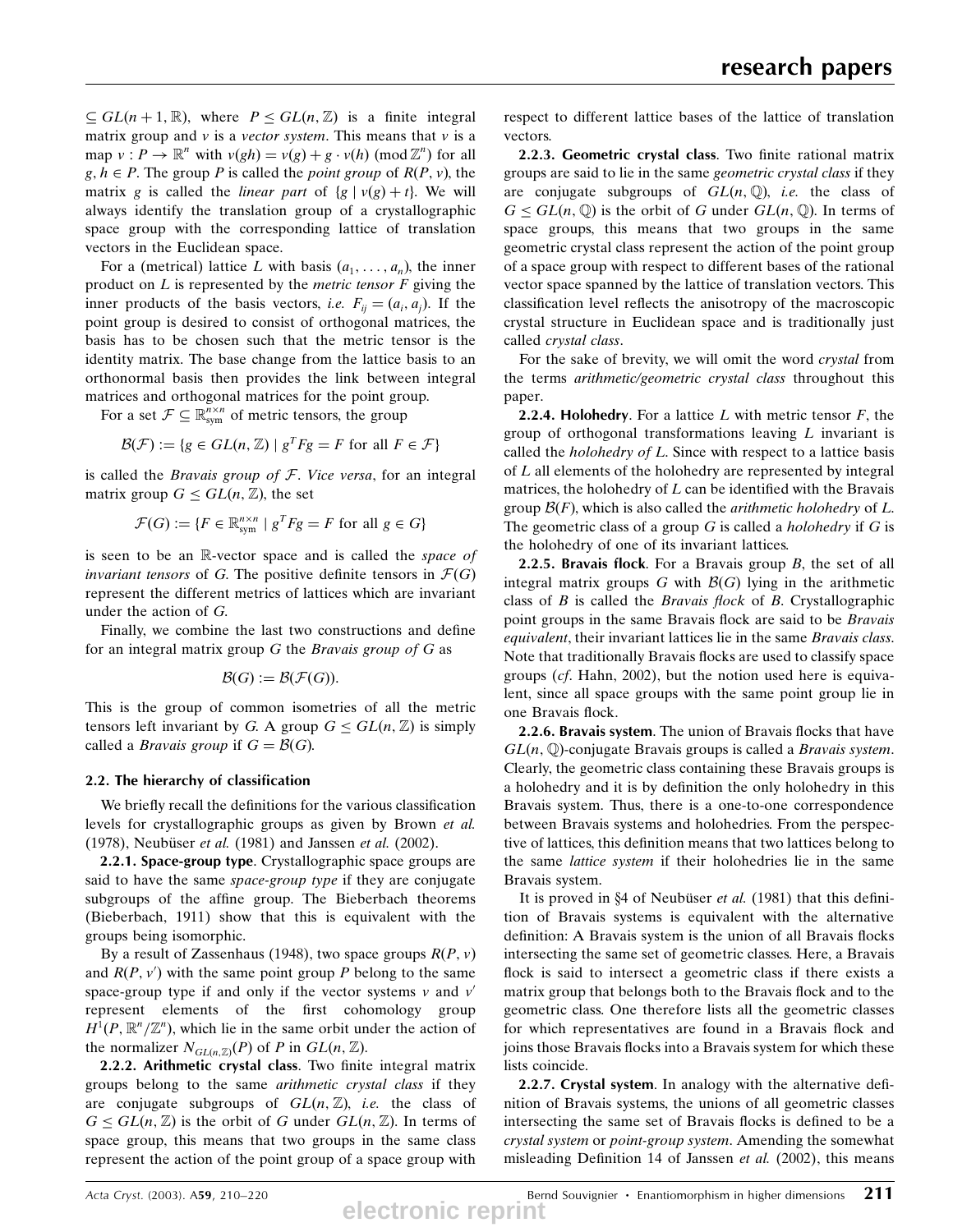that two geometric classes belong to the same crystal system if for any representative of the first class there is a representative of the other class such that the representatives have  $GL(n, \mathbb{Q})$ conjugate Bravais groups. Neubüser  $et$  al. (1981) show that a crystal system contains at most one holohedry and they give a (counter-)example in dimension 7 that illustrates that it does not necessarily contain one. Therefore, the number of crystal systems is greater than or equal to the number of Bravais systems.

The smallest examples for crystal systems not containing a holohedry are found in dimension  $5$  and in  $84.3$  one of them is discussed in detail. The definition for crystal systems as given by Brown et al. (1978) therefore is only valid in dimensions up to 4, where it coincides with the more general definition adopted here.

2.2.8. Crystal family. A crystal family is defined to be the smallest set of matrix groups that consists of full geometric classes and of full Bravais flocks. Since a Bravais system is the union of Bravais flocks intersecting the same set of geometric classes and a crystal system is the union of geometric classes intersecting the same set of Bravais flocks, the equivalence relation given by the classification into crystal families is the finest equivalence relation coarser than both the classification into crystal systems and into Bravais systems.

The dependencies between the different levels of classification are shown in Fig. 1. If two levels are connected by an edge, classes of the higher level consist of full classes of the lower level. The notion of a *harmonic crystal class* is explained below.

### 2.3. Harmonic crystal class

Even without considering the significance of the classification levels, reasons of symmetry in the classification scheme suggest the introduction of a new classification level, namely the intersection of geometric crystal classes with Bravais flocks and we call this a harmonic crystal class. In analogy with the crystal families being the finest equivalence classes coarser than both the crystal systems and the Bravais systems, this is the coarsest equivalence relation refining both the geometric





crystal classes and the Bravais flocks. The name of this classification level is chosen to indicate that groups which are equivalent on this level are in a harmonic relation: if  $G$  is a representative with invariant lattice L, then all other groups in the harmonic crystal class of  $G$  are obtained as the action of  $G$ on sublattices of L that are isometric with L.

Besides completing the classification scheme with respect to unions and intersections, the significance of this new classification level is twofold: Arithmetic classes in a harmonic crystal class correspond to actions on isometric sublattices and thus indicate self-similar structures in a lattice which are not obtained by integral scalings. Such a type of self-similarity is an important feature in the description of the symmetry of an object. Secondly, the classification into harmonic crystal classes is almost as fine as that into arithmetic classes, but is computationally easier.

We will now describe properties of this new type of classi fication for crystallographic groups in more detail.

A harmonic crystal class is the intersection of a geometric class and a Bravais flock. Since two point groups  $G$  and  $H$  in one harmonic crystal class have Bravais groups that are conjugate subgroups of  $GL(n, \mathbb{Z})$ , we can assume that  $\mathcal{B}(G) = \mathcal{B}(H)$  and therefore the spaces of invariant metric tensors  $\mathcal{F}(G)$  and  $\mathcal{F}(H)$  coincide. On the other hand, the groups lie in the same geometric class, hence there exists  $y \in GL(n, \mathbb{Q})$  with  $H = y^{-1}Gy$ . Since in general we have  $\mathcal{F}(y^{-1}Gy) = y^T \mathcal{F}(G)y$ , we can therefore conclude that  $y^T \mathcal{F}(G) y = \mathcal{F}(H) = \mathcal{F}(G)$ , *i.e.* y acts on the space of invariant tensors.

There are different ways in which two groups in the same harmonic crystal class can be related algebraically. They are distinguished by the way in which the matrix  $y$  conjugating  $G$ to H transforms the Bravais group  $\mathcal{B}(G)$ .

(1) In the simplest case,  $y^{-1}\mathcal{B}(G)y = \mathcal{B}(G)$ , which means that  $y \in N_{GL(n, \mathbb{Q})}(\mathcal{B}(G))$ . In other words, the subgroups G and H of  $\mathcal{B}(G)$  are interchanged by an automorphism of  $\mathcal{B}(G)$ , which can be realized as a rational matrix.

(2) A slightly more complicated situation occurs when  $y^{-1}\mathcal{B}(G)y \neq \mathcal{B}(G)$  but the group  $\langle y^{-1}\mathcal{B}(G)y, \mathcal{B}(G) \rangle$  generated by  $y^{-1}\mathcal{B}(G)y$  and  $\mathcal{B}(G)$  is still a finite group. By a suitable basis transformation, this group can be made an integral matrix group and therefore y is seen to lie in the rational normalizer of a conjugate of a larger Bravais group in the same crystal family.

(3) Finally, the group  $\langle y^{-1} \mathcal{B}(G) y, \mathcal{B}(G) \rangle$  may happen to be an infinite group. This is for example the case if  $G$  and  $H$  are subgroups of a finite group B such that an automorphism  $\alpha$  of B maps G to H, but  $\alpha$  is not induced by a rational matrix.

These three cases are illustrated in the following examples.

### Examples:

(1) In dimension 2, there is only one harmonic crystal class that consists of more than one arithmetic class. The hexagonal crystal family contains two arithmetic classes of groups isomorphic to the dihedral group  $D_3$  of order 6. The groups representing these classes are the symmetry groups of an equilateral triangle and are generated by a rotation by  $2\pi/3$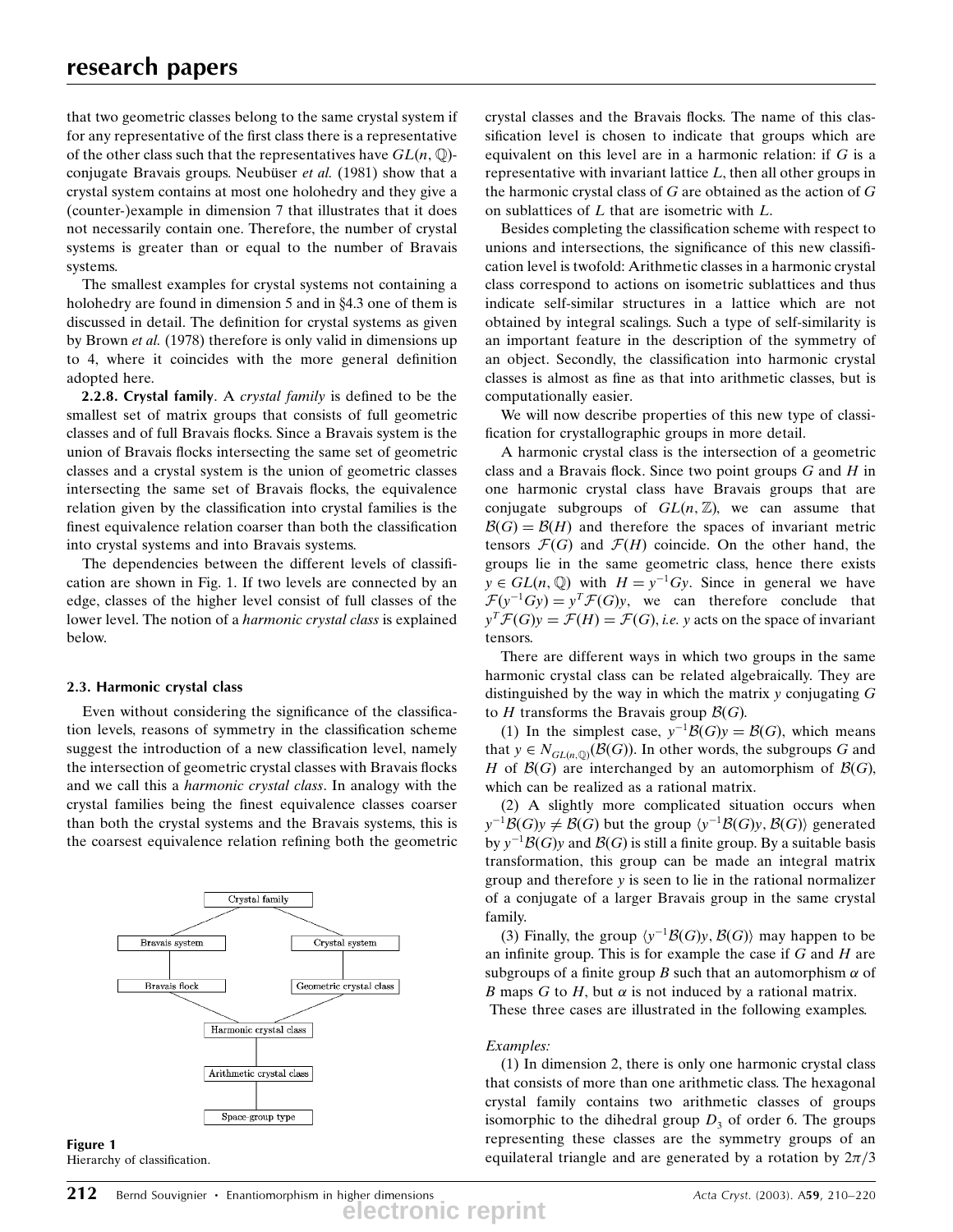and a reflection. They are distinguished by the orientation of the invariant triangle with respect to the underlying hexagonal lattice as displayed in Fig. 2.

The first group, corresponding to the action on the solid triangle in Fig. 2, represents the arithmetic class with modified Hermann-Mauguin symbol  $3m1p$  [following the notation recommended by de Wolff et al. (1985)] and is given by

$$
G:=\left\langle \begin{pmatrix} 0 & -1 \\ 1 & -1 \end{pmatrix}, \begin{pmatrix} 0 & -1 \\ -1 & 0 \end{pmatrix} \right\rangle,
$$

the second group, corresponding to the action on the dashed triangle in Fig. 2, represents the arithmetic class  $31mp$  and is given by

$$
H := \left\langle \begin{pmatrix} 0 & -1 \\ 1 & -1 \end{pmatrix}, \begin{pmatrix} 0 & 1 \\ 1 & 0 \end{pmatrix} \right\rangle.
$$

The space of invariant tensors of both groups consists of the scalar multiples of

$$
F:=\begin{pmatrix}2&-1\\-1&2\end{pmatrix}
$$

and their Bravais group is isomorphic to the dihedral group  $D_6$ of order 12 and belongs to the arithmetic class 6mmp.

A matrix conjugating the first group to the second is

$$
y := \begin{pmatrix} 1 & -2 \\ -1 & -1 \end{pmatrix},
$$

thus  $G$  and  $H$  belong to the same harmonic crystal class. We have  $y \in N_{GL(2,\mathbb{D})}(\mathcal{B}(G))$  and y induces the automorphism of  $D_6$  which interchanges its two subgroups isomorphic to  $D_3$ .

In dimension 3, there are seven pairs of arithmetic classes that fall into one harmonic crystal class. Using again the modified Hermann-Mauguin symbol for arithmetic classes, these are:  $mm2C-mm2A$ ,  $\bar{4}2mP-\bar{4}m2P$ ,  $\bar{4}m2I-\bar{4}2mI$ , 312P-321P, 3m1P-31mP, 31mP-3m1P and 6m2P-62mP. In all cases, the groups of each pair are conjugate by an element in the rational normalizer of the corresponding Bravais groups.

(2) Let  $L_1$  be the four-dimensional lattice  $\mathbb{Z}^4$  with metric tensor the four-dimensional identity matrix, i.e. a fourdimensional hypercubic lattice with Bravais type  $XXIII/I$  in





the notation of Brown *et al.* (1978). The lattice  $L_2$  generated by the columns of the matrix

$$
y:=\tfrac{1}{2}\begin{pmatrix}1&1&1&1\\1&1&-1&-1\\1&-1&1&-1\\1&-1&-1&1\end{pmatrix}
$$

is also a hypercubic lattice and is isometric with  $L_1$ . The group  $G_1$  of orthogonal transformations of  $L_1$  is the group of all matrices that have in each row and column precisely one entry unequal to 0 (which therefore has to be 1 or  $-1$ ) and is called the full monomial group in  $GL(4, \mathbb{Z})$ . This group is isomorphic to the semidirect product  $C_2^4 \rtimes S_4$  of order 384 and represents the arithmetic class  $32/21/01$  of Brown *et al.* (1978). If we transform  $G_1$  to the lattice  $L_2$ , we obtain a non-integral matrix group  $G_2 := y^{-1} G_1 y$ , thus we see that  $y \notin N_{GL(4,\mathbb{Q})}(G_1)$ . The intersection H of  $G_1$  and  $G_2$  is an integral matrix group of order 192, representing the arithmetic class  $32/19/01$ . We now observe that, up to conjugacy in  $G_1$ , H has four subgroups of order 32 having the same space of invariant tensors as  $G_1$ , which we denote by  $U_1$ ,  $U_2$ ,  $U_3$  and  $U_4$  and which represent the arithmetic classes 32/09/01, 32/09/01, 32/09/02 and 32/10/01, respectively. Conjugation with y interchanges  $U_1$ and  $U_3$  and fixes  $U_2$  and  $U_4$ , therefore the groups  $U_1$  and  $U_3$ (and thus their arithmetic classes) lie in the same harmonic crystal class.

Finally, one sees that both  $G_1$  and  $G_2$  act on the hypercubic lattice

$$
L := L_1 + L_2 = \langle a_1, a_2, a_3, \frac{1}{2}(a_1 + a_2 + a_3 + a_4) \rangle,
$$

which has Bravais type  $XXIII/II$  and is isometric with the root lattice  $F_4$  (up to a scaling by  $2^{1/2}$ ). The group  $B := \langle G_1, y^{-1}G_1y \rangle$  turns out to be the full automorphism group of order  $1152$  of this lattice  $L$  and represents the arithmetic class  $33/16/01$ . It is therefore conjugate to a Bravais group in the same crystal family but not in the same crystal system as  $G_1$ . The fact that  $y^2 = 1$  shows that y is contained in the rational normalizer  $N_{GL(4,\mathbb{Q})}(B)$  of B.

(3) Let L be the icosahedral lattice with metric tensor

$$
F:=\begin{pmatrix} 4 & -1 & -1 & -1 \\ -1 & 4 & -1 & -1 \\ -1 & -1 & 4 & -1 \\ -1 & -1 & -1 & 4 \end{pmatrix},
$$

which has Bravais type XXII/I. The Bravais group  $B := \mathcal{B}(F)$ represents the arithmetic class 31/07/01 and is isomorphic to the group  $S_5 \times C_2$  of order 240. Up to conjugacy in B, B has two subgroups  $G_1, G_2$  of order 20, which lie in the Bravais flock of  $B$ . These groups are isomorphic to the semidirect product  $C_5 \rtimes C_4$  and represent the arithmetic classes 31/01/01 and 31/01/02, respectively. The groups  $G_1$  and  $G_2$ are given by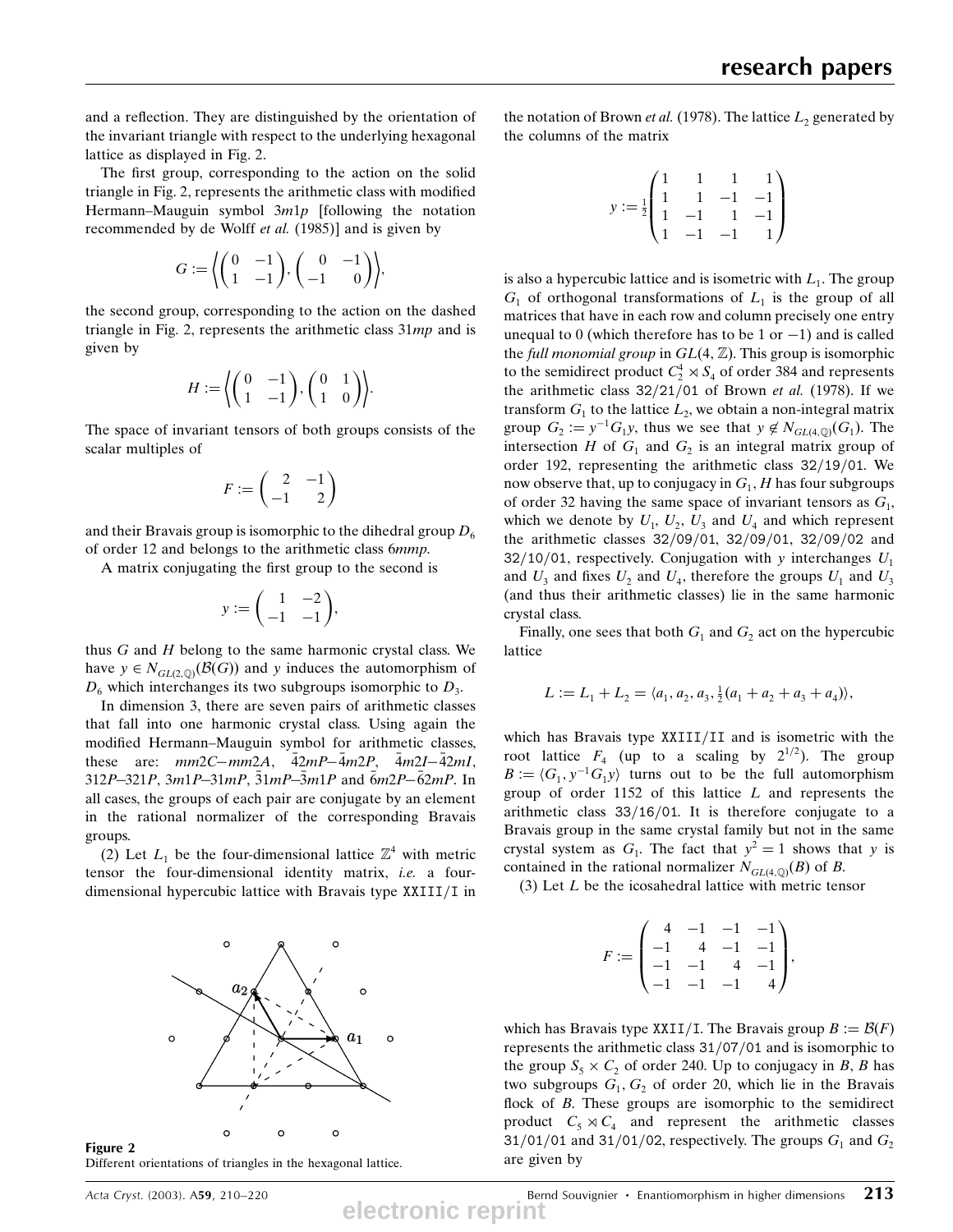$$
G_1 = \left\langle \begin{pmatrix} -1 & 0 & 1 & 0 \\ -1 & 0 & 0 & 1 \\ -1 & 1 & 0 & 0 \\ -1 & 0 & 0 & 0 \end{pmatrix}, \begin{pmatrix} 0 & 0 & -1 & 0 \\ -1 & 0 & 0 & 0 \\ 0 & 0 & 0 & -1 \\ 0 & -1 & 0 & 0 \end{pmatrix} \right\rangle
$$

$$
G_2 = \left\langle \begin{pmatrix} -1 & 0 & 1 & 0 \\ -1 & 0 & 0 & 1 \\ -1 & 1 & 0 & 0 \\ -1 & 0 & 0 & 0 \end{pmatrix}, \begin{pmatrix} 0 & 0 & 1 & 0 \\ 1 & 0 & 0 & 0 \\ 0 & 0 & 0 & 1 \\ 0 & 1 & 0 & 0 \end{pmatrix} \right\rangle.
$$

The inner automorphisms of  $B$  form a subgroup of index  $2$  in the full group of automorphisms of  $B$  and an outer automorphism interchanges  $G_1$  and  $G_2$  (mapping the two generating sets given onto each other). It can be checked that this outer automorphism is not induced by conjugation with an element from  $GL(4, \mathbb{Q})$ , hence the groups are not conjugate under the rational normalizer  $N_{GL(4,\mathbb{Q})}(B)$  of B.

On the other hand,  $G_2$  is Z-equivalent to the action of  $G_1$  on the unique  $G_1$ -invariant sublattice of L of index  $5^2$ , which has transformation matrix

$$
y := \begin{pmatrix} 1 & 0 & -2 & 2 \\ 2 & -1 & -2 & 0 \\ 0 & -2 & -1 & 2 \\ 2 & -2 & 0 & 1 \end{pmatrix},
$$

therefore y conjugates  $G_1$  to a group in the arithmetic class of  $G_2$ . Thus,  $G_1$  and  $G_2$  lie in the same geometric class and hence also in the same harmonic crystal class.

In this example, we can already conclude that  $\langle B, y^{-1}By \rangle$  is an infinite group, since there exists no larger Bravais group in this crystal family and thus case (2) cannot occur. But the fact that  $G_1$  and  $G_2$  are not conjugate by an element from the normalizer of a larger group can also be concluded by looking at the *B*-invariant sublattices of *L*: Since  $y^{-1}L$  is invariant under  $y^{-1}By$  and y has determinant 5<sup>2</sup>, it is sufficient to look at sublattices of  $L$  with index a power of 5. The lattices invariant under B are of the form  $5^m L$  or  $5^m L'$  for some  $m \in \mathbb{Z}$ , where  $L' \subseteq L$  is a B-invariant sublattice of index 5 in L. Thus, the B-invariant sublattices of L are of index  $5^{4m}$  or  $5^{4m+1}$  in L. Analogously, the lattices invariant under  $y^{-1}By$  are of the form  $y^{-1} \cdot 5^m L$  or  $y^{-1} \cdot 5^m L'$ . This shows that the sublattices of L invariant under  $y^{-1}By$  have index  $5^{4m+2}$  or  $5^{4m+3}$  in L. Thus, there is no lattice on which both B and  $y^{-1}By$  act and hence the group  $\langle B, y^{-1}By \rangle$  generated by B and  $y^{-1}By$  has to be an infinite group. In particular, the two groups cannot be conjugate by an element of the normalizer of any finite group they are contained in.

### 2.4. Fixed-point-free space groups

A crystallographic space group is called fixed-point-free if all group elements except the identity element leave no point of the underlying Euclidean space fixed. These are precisely the torsion-free space groups, since every element of finite order has fixed points: An element  $g$  of order  $n$  fixes the point

$$
w := g \cdot v + g^2 \cdot v + \ldots + g^n \cdot v,
$$

where  $\nu$  is an arbitrary point of the Euclidean space.

The fixed-point-free space groups are also called *Bieber*bach groups and play an important role in the classification of flat Riemannian manifolds (see Charlap, 1986). Of particular interest are Bieberbach groups with trivial center which correspond to manifolds with first Betti number 0.

The *-dimensional fixed-point-free space groups for*  $n = 1, 2, 3, 4$  are given in Brown *et al.* (1978) while Cid & Schulz (2001) list their numbers for dimensions 5 and 6 and describe a generic algorithm for arbitrary dimensions.

#### 3. Enantiomorphism

The notion of enantiomorphism reveals a subtle difference in how crystallographic objects may be classified. Owing to the Bieberbach theorems, which state that abstract isomorphism of space groups is the same as equivalence under affine transformations, it is natural to regard objects as equivalent if they can be transformed into each other by an affine transformation. On the other hand, crystallography deals with objects in physical space and in some experimental situations the handedness plays a role. In this case, the orientation has to be respected by a symmetry operation (excluding for example reflections in three-dimensional space), which leads to the following refined classification scheme allowing only orientation-preserving affine transformations:

Two objects that are equivalent by an affine transformation but not by an orientation-preserving transformation are called an enantiomorphic pair, each member of an enantiomorphic pair is said to be enantiomorphic.

This general definition covers enantiomorphism of crystal structures with equivalence defined by the space-group types as well as enantiomorphism of point groups where equivalence is given by conjugacy.

A word of warning may be relevant at this point: While in three-dimensional space the relevance of enantiomorphism to describe handedness is clear, this is no longer true for higherdimensional descriptions of objects like quasicrystals or incommensurately modulated crystals. The question is how transformations between objects in higher-dimensional space are related to the projections of these objects into threedimensional space. For example, a fivefold screw in threedimensional space is clearly enantiomorphic, but its fivedimensional description by integral matrices is found not to be enantiomorphic in the sense of the above definition. However, if enantiomorphism is found in higher dimensions, this indicates handedness for the projected objects as well. Thus, the mathematical notion adopted here may serve as a starting point for a better understanding of the handedness of objects with higher-dimensional descriptions.

Enantiomorphism can be defined on all levels of classification for crystallographic groups. In order to distinguish the equivalence classes under orientation-preserving transformations from those under arbitrary affine transformations, we will call the former proper classes.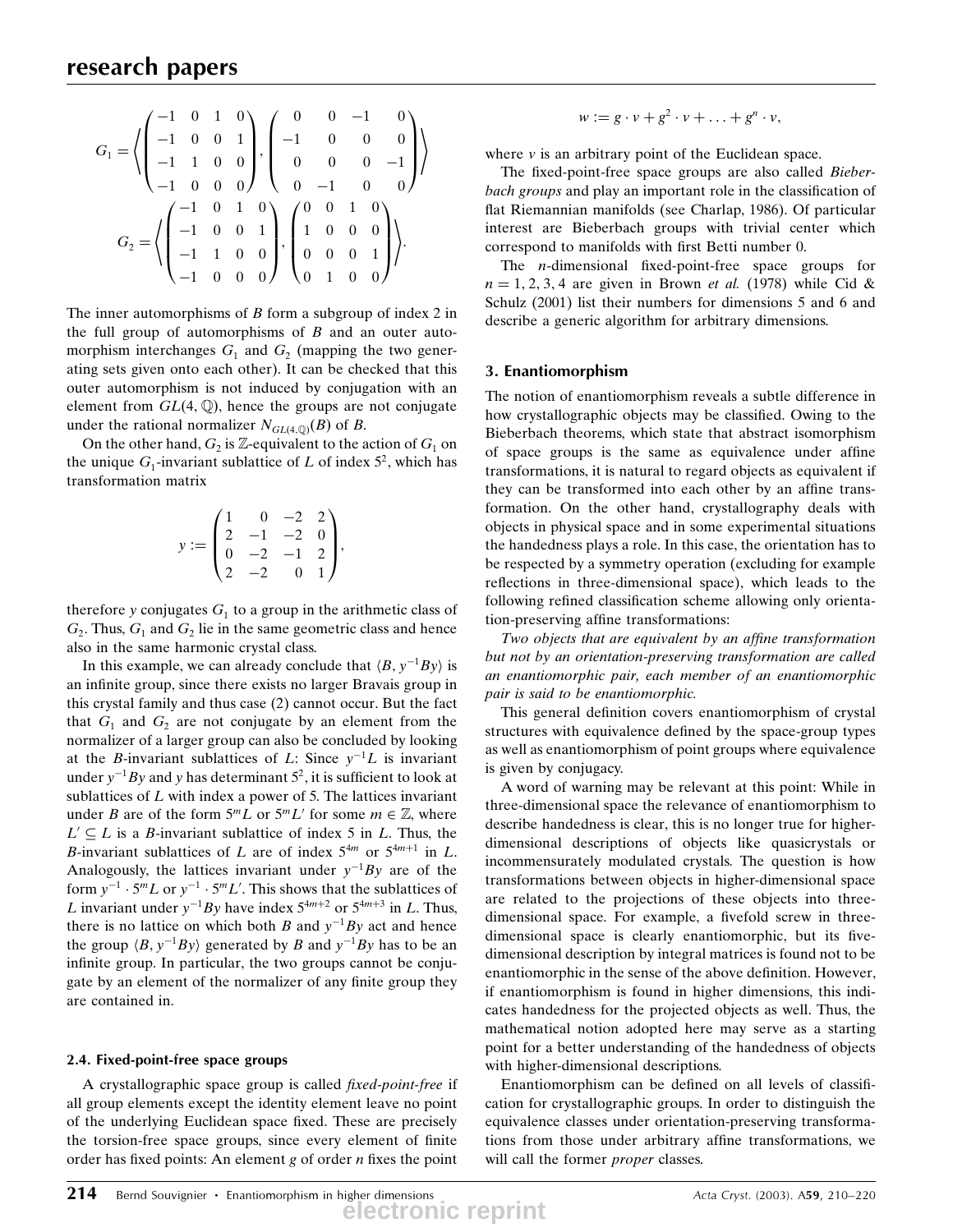For the space-group types, the arithmetic classes and the geometric classes, a common approach can be chosen to determine the enantiomorphic pairs.

# 3.1. Enantiomorphism of space-group types, arithmetic and geometric crystal classes

We assume that an equivalence class is given as the orbit of a member  $H$  of the class under a group  $\mathcal G$  of transformations (as is the case for the space-group types, arithmetic classes and geometric classes). We denote the orbit of an element  $H$  under a group G by  $H^{\mathcal{G}}$ . If G contains a transformation r that does not preserve orientation, we can split  $G$  into the disjoint union of the two cosets with respect to the subgroup  $\mathcal{G}^+$  of orientationpreserving transformations:

$$
\mathcal{G} = \mathcal{G}^+ \cup r \cdot \mathcal{G}^+.
$$

The group  $H$  and its orientation-reversed transform  $H' := r^{-1}Hr$  form an enantiomorphic pair if and only if H' is not contained in the orbit  $H^{\mathcal{G}^+}$  of H under  $\mathcal{G}^+$ . We arrive at the following criterion:

A group H is enantiomorphic if and only if the stabilizer Stab<sub>G</sub> $(H)$  of H in G is contained in  $\mathcal{G}^+$ .

This criterion is deduced as follows: assume that  $H$  and its transform  $H'$  do not form an enantiomorphic pair, then  $H' \in H^{\mathcal{G}^+}$  and thus there exists  $g_0 \in \mathcal{G}^+$  such that  $g_0^{-1}Hg_0 = H' = r^{-1}Hr$ . This shows that  $r \cdot g_0^{-1} \in \text{Stab}_{\mathcal{G}}(H)$  and since  $r \cdot g_0^{-1} \notin \mathcal{G}^+$ , we have  $\text{Stab}_{\mathcal{G}}(H) \nsubseteq \mathcal{G}^+$ . On the other hand, if Stab<sub>G</sub> $(H) \nsubseteq \mathcal{G}^+$ , there exists  $g_1 \in \text{Stab}_G(H)$  with  $g_1 \notin \mathcal{G}^+$ . We then have  $g_1 \cdot r \in \mathcal{G}^+$  and  $(g_1 \cdot r)^{-1}H(g_1 \cdot r) = r^{-1}(g_1^{-1}Hg_1)r =$  $r^{-1}Hr = H'$ , thus  $H' \in H^{\mathcal{G}^+}$ .

Since  $G^+$  is a subgroup of index 2 in G, conjugation by elements of  $\mathcal G$  fixes  $\mathcal G^+$  and therefore conjugates of subgroups of  $\mathcal{G}^+$  lie in  $\mathcal{G}^+$ . By our assumption, every group  $H_1$  in the equivalence class of H is of the form  $H_1 = g^{-1}Hg$  for some  $g \in \mathcal{G}$ , hence the stabilizer Stab<sub> $G$ </sub> $(H_1)$  of  $H_1$  in  $\mathcal{G}$  is  $\operatorname{Stab}_{\mathcal{G}}(H_1) = g^{-1}\operatorname{Stab}_{\mathcal{G}}(H)g$ . We therefore conclude that either none or all the groups in the class of  $H$  are enantiomorphic and in the latter case we call the equivalence class itself enantiomorphic.

3.1.1. Space-group types. The equivalence class of a crystallographic space group  $R$  is the orbit of  $R$  under the affine group  $\mathcal{A}(n,\mathbb{R})$  and the orientation-preserving affine transformations are those for which the linear part has determinant  $>0$ . For a space group  $R = R(P, v)$  with point group  $P \le GL(n, \mathbb{Z})$ , the point group of its stabilizer in  $\mathcal{A}(n, \mathbb{R})$  lies in the normalizer  $N := N_{GL(n,\mathbb{Z})}(P)$  of P in  $GL(n,\mathbb{Z})$ . Clearly, R is enantiomorphic if all elements of  $N$  have positive determinant, *i.e.* if  $N \leq SL(n, \mathbb{Z}) := \{g \in GL(n, \mathbb{Z}) \mid \det(g) = 1\}.$  But not every element of  $N$  is necessarily the linear part of a stabilizer element, hence the class of  $R$  may also be enantiomorphic in case  $N \nleq SL(n, \mathbb{Z})$ . This is the case if the orbit under N of the vector system  $v$  of R splits into two orbits under  $N^+ := N \cap SL(n, \mathbb{Z})$ , since this implies that the point group of the stabilizer Stab<sub> $\mathcal{A}(n,\mathbb{R})$ </sub> $(R)$  of R is contained in  $N^+$ .

3.1.2. Arithmetic crystal classes. The arithmetic class of an integral matrix group G is the orbit of G under  $GL(n, \mathbb{Z})$ , the

orientation-preserving part of  $GL(n, \mathbb{Z})$  is  $SL(n, \mathbb{Z})$  and the stabilizer of G under the action of  $GL(n, \mathbb{Z})$  is the normalizer  $N_{GL(n,\mathbb{Z})}(G)$  of G in  $GL(n,\mathbb{Z})$ . Hence, the arithmetic class of G is enantiomorphic if and only if the normalizer  $N_{GL(n,\mathbb{Z})}(G)$  is contained in  $SL(n, \mathbb{Z})$ .

Note that enantiomorphism of arithmetic classes can only occur in even dimensions, since  $-I_n$ , the negative of the identity matrix, is contained in the normalizer of every matrix group and has determinant  $-1$  in odd dimensions. As a consequence, enantiomorphism on classification levels coarser than that of arithmetic classes can also only occur in even dimensions.

3.1.3. Geometric crystal classes. In analogy with the case of arithmetic classes, the geometric class of an integral matrix group  $G$  is enantiomorphic if and only if the normalizer  $N_{GL(n, \mathbb{Q})}(G)$  of G in  $GL(n, \mathbb{Q})$  is contained in  $GL^+(n, \mathbb{Q}) :=$  ${g \in GL(n, \mathbb{Q}) \mid \det(g) > 0}.$ 

## 3.2. Enantiomorphism on other levels

Following Brown et al. (1978), we call a Bravais flock and a Bravais system enantiomorphic if all the arithmetic classes contained in them are enantiomorphic. Note that a Bravais flock is enantiomorphic if and only if the Bravais group contained in it is enantiomorphic, since the integral normalizer  $N_{GL(n,\mathbb{Z})}(G)$  of a group G is contained in the normalizer  $N_{GL(n,\mathbb{Z})}(\mathcal{B}(G))$  of its Bravais group. Thus, enantiomorphism of a Bravais group implies enantiomorphism of all arithmetic classes contained in its Bravais flock. Consequently, a Bravais system is enantiomorphic if and only if all Bravais groups contained in it are enantiomorphic.

Analogously, we define a harmonic crystal class to be enantiomorphic if all the arithmetic classes contained in it are enantiomorphic.

We would like to note that for the definition of enantiomorphism for crystal systems and crystal families one has to make a choice. One could either define them as enantiomorphic if all the arithmetic classes contained in them are enantiomorphic, or if all the geometric classes contained in them are enantiomorphic. Brown et al. (1978) remark (p. 15) that in dimension 4 it turns out that all the geometric classes in which all arithmetic classes are enantiomorphic are enantiomorphic themselves but that it is not known whether this is true in general. We will give a six-dimensional counterexample in x3.4, where a geometric class that is not enantiomorphic splits into three arithmetic classes that are enantiomorphic.

In view of the hierarchy of classification levels, it seems reasonable that enantiomorphism on a higher level should imply enantiomorphism on a finer level. We therefore suggest that crystal systems and crystal families be defined as enantiomorphic if all the geometric classes contained in them are enantiomorphic. Although this choice does not agree with the choice made in Brown et al. (1978), it does not lead to contradicting classification results in dimensions  $\leq 6$ , since it turns out  $(cf.$  Tables 1 and 2) that the only dimension in which enantiomorphic crystal systems or families occur is dimension 4, and there the two definitions coincide (as noted before).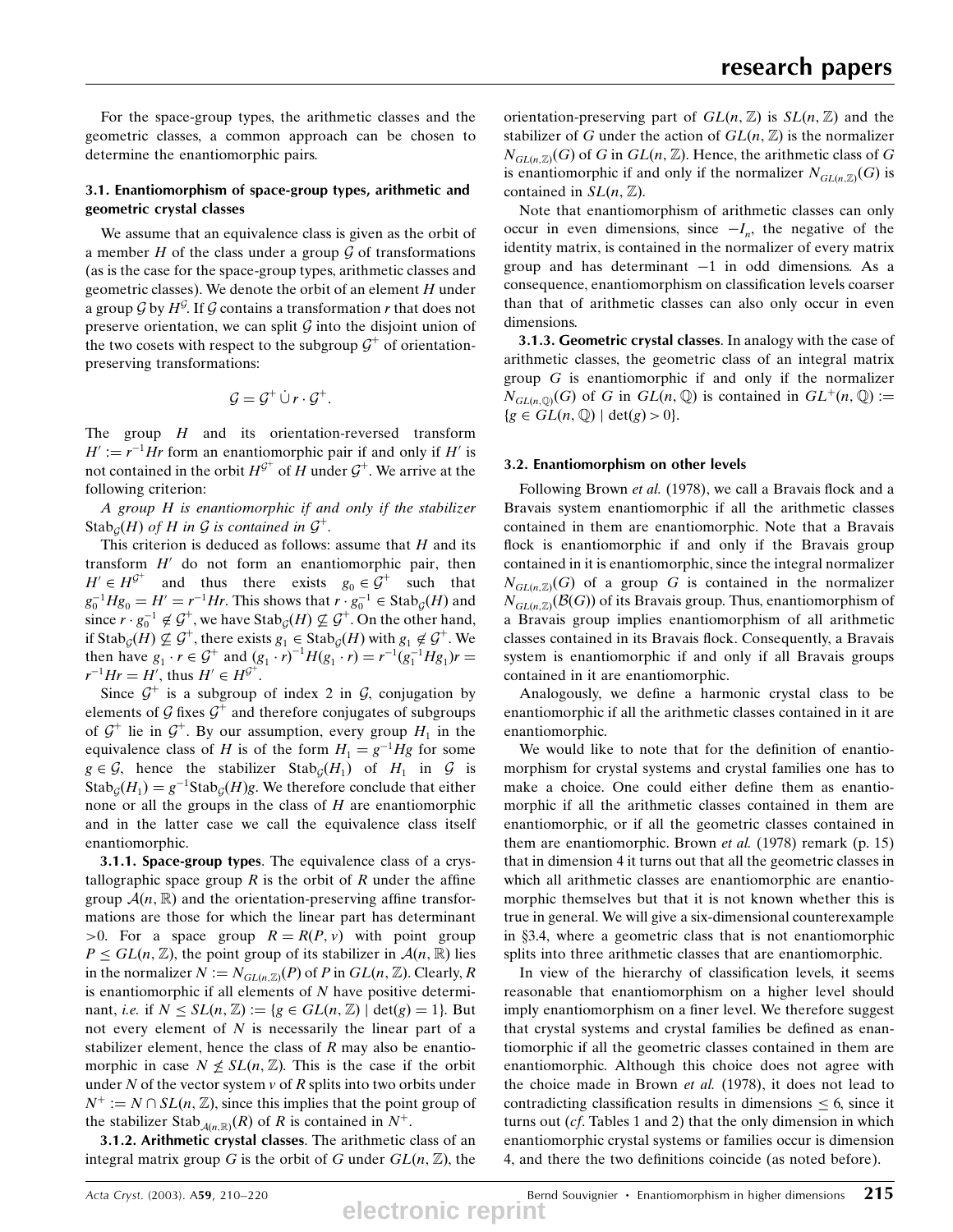## 3.3. Algorithm to determine enantiomorphic pairs

In this section, we give an outline of an algorithm by which enantiomorphic pairs of crystallographic space groups, integral and rational matrix groups are determined. Enantiomorphism on the other classification levels is derived from these.

The algorithm uses the following simple observations:

(i) All arithmetic classes in an enantiomorphic geometric class are enantiomorphic, since  $N_{GL(n,\mathbb{Z})}(G) = N_{GL(n,\mathbb{Q})}(G) \cap$  $GL(n, \mathbb{Z})$ .

(ii) An arithmetic class is enantiomorphic if and only if the corresponding symmorphic space-group type is enantiomorphic because, for a symmorphic crystallographic space group  $R_0 = R(P, v_0)$ , the point group of the stabilizer Stab<sub>A(n,R)</sub>( $R_0$ ) coincides with the integral normalizer  $N_{GL(n, \mathbb{Z})}(P)$  of its point group P. In this case, any crystallographic space group  $R$  (*i.e.* not only the symmorphic ones) with point group in the arithmetic class of  $P$  is enantiomorphic, since the point group of the stabilizer Stab $_{\mathcal{A}(n,\mathbb{R})}(R)$  is contained in the normalizer  $N_{GL(n,\mathbb{Z})}(P)$ , which in turn is contained in  $SL(n, \mathbb{Z})$ .

(iii) If an integral matrix group  $G$  contains an element  $g$  of determinant  $-1$ , the geometric class of G, the arithmetic class of G and all space-group types with point groups in the geometric class of  $G$  are not enantiomorphic, since  $g$  is contained in the rational and integral normalizers of G and since a space-group element with linear part  $g$  is a nonorientation-preserving element in the stabilizer of the space group.

The algorithm proceeds in four steps:

(1) For representatives  $G$  of each geometric class, check whether  $G \leq SL(n, \mathbb{Q})$ . If so, compute representatives  $G_1, \ldots, G_m$  for the arithmetic classes in the geometric class of G. Otherwise, G contains an element of determinant  $-1$  and therefore this geometric class, all arithmetic classes therein and all space-group types with point group therein are not enantiomorphic.

(2) For representatives  $G \leq SL(n, \mathbb{Z})$  of the arithmetic classes obtained in step (1) compute the normalizer  $N := N_{GL(n,\mathbb{Z})}(G)$ . If  $N \le SL(n,\mathbb{Z})$ , then the arithmetic class of G and all space-group types with point groups in this class are enantiomorphic. Otherwise, the symmorphic space group with this point group is not enantiomorphic but non-symmorphic space groups may be. In that case, compute the vector systems  $V(G, \mathbb{Q}^n/\mathbb{Z}^n)$  for G and the orientation-preserving part  $N^+ := N \cap SL(n, \mathbb{Z})$  of the normalizer.

(3) For a group  $G$  with normalizer  $N$  and vector systems  $V(G, \mathbb{Q}^n/\mathbb{Z}^n)$  obtained in step (2), compute the orbits of N and  $N^+$  on  $V(G, \mathbb{Q}^n/\mathbb{Z}^n)$ , respectively. If an orbit  $o$  under the action of N splits into two orbits  $o^+$  and  $o^-$  under the action of  $N^+$ , then the space groups  $R(G, v^+)$  and  $R(G, v^-)$  with vector systems  $v^+$  and  $v^-$  lying in  $o^+$  and  $o^-$ , respectively, form an enantiomorphic pair. Otherwise, if an orbit  $o$  is the same under N and  $N^+$ , the space groups with vector system in  $o$  are not enantiomorphic.

(4) For geometric classes in which all arithmetic classes are enantiomorphic, compute the rational normalizer  $N_{GL(n, \mathbb{Q})}(G)$ for a representative G. If  $N_{GL(n,\mathbb{Q})}(G) \leq GL^+(n,\mathbb{Q})$  then the geometric class is enantiomorphic, otherwise it is not.

The rational normalizer  $N_{GL(n, \mathbb{Q})}(G)$  of a group  $G \le GL(n, \mathbb{Z})$  is computed in two stages: First the rational centralizer

$$
C_{GL(n,\mathbb{Q})}(G) := \{c \in GL(n,\mathbb{Q}) \mid cg = gc \text{ for all } g \in G\}
$$

of G in  $GL(n, \mathbb{Q})$  is determined and is checked for being contained in  $GL^+(n,\mathbb{Q})$ . In the second stage, additional normalizer elements are computed that form a set of coset representatives of  $\langle C_{GL(n, \mathbb{Q})}(G), N_{GL(n, \mathbb{Z})}(G) \rangle$  in  $N_{GL(n, \mathbb{Q})}(G)$ . One possibility to find such a set of elements is to inspect the action of G on the G-invariant sublattices of  $\mathbb{Z}^n$ . Suppose that  $y_1$  and  $y_2$  are basis transformations such that  $L_1 = y_1 \cdot \mathbb{Z}^n$  and  $L_2 = y_2 \cdot \mathbb{Z}^n$  are G-invariant sublattices of  $\mathbb{Z}^n$  and such that the actions of G on  $L_1$  and  $L_2$  are Z-equivalent. Then there exists  $x \in GL(n, \mathbb{Z})$  with  $x^{-1}(y_1^{-1}Gy_1)x = y_2^{-1}Gy_2$  and therefore  $y_1xy_2^{-1} \in N_{GL(n,\mathbb{Q})}(G)$ . A second possibility to find  $N_{GL(n, Q)}(G)$  is to compute the abstract automorphism group  $Aut(G)$  of G and to check which of the (finitely many) automorphisms are induced by conjugation with a rational matrix. The so-obtained elements of  $N_{GL(n, \mathbb{Q})}(G)$  form a set of coset representatives of  $C_{GL(n,\mathbb{Q})}(G)$  in  $N_{GL(n,\mathbb{Q})}(G)$ .

### 3.4. Enantiomorphism for geometric crystal classes

It is pointed out by Brown et al. (1978) that in dimension 4 all geometric classes which fulfil the necessary condition that all arithmetic classes contained in them are enantiomorphic turn out to be enantiomorphic themselves. In dimension 6, the situation is precisely the opposite, namely none of the three geometric classes that contain only enantiomorphic arithmetic classes is enantiomorphic. The members of the three geometric classes in question all have the property that their rational representation is absolutely irreducible, hence the rational centralizer consists only of scalar matrices. One of the groups is isomorphic to  $C_2 \times S_5$  acting on a six-dimensional hypercubic lattice, one is isomorphic to  $PSL(2, 7)$  and the third is isomorphic to  $C_2 \times \text{PSL}(2, 7)$ . To split the geometric class into arithmetic classes is easy in these cases, because up to scalings by a rational constant there are only finitely many G-invariant lattices. For the example  $G \cong C_2 \times S_5$  with G given by

$$
G:=\left\langle\left(\begin{array}{cccccc} 1 & 0 & 0 & 0 & 0 & 0 \\ 0 & 1 & 0 & 0 & 0 & 0 \\ 0 & 0 & 0 & 0 & 1 & 0 \\ 0 & 0 & 0 & 0 & 0 & 1 \\ 0 & 0 & 1 & 0 & 0 & 0 \\ 0 & 0 & 0 & 1 & 0 & 0 \end{array}\right), \left(\begin{array}{cccccc} 0 & 1 & 0 & 0 & 0 & 0 \\ 0 & 0 & 1 & 0 & 0 & 0 \\ 0 & 0 & 0 & 0 & -1 & 0 \\ 1 & 0 & 0 & 0 & 0 & 0 \\ 0 & 0 & 0 & 0 & 0 & 1 \\ 0 & 0 & 0 & 1 & 0 & 0 \end{array}\right)\right\rangle,
$$

the lattice of G-invariant sublattices (up to scalings) is displayed in Fig. 3.

The geometric class of G splits into three arithmetic classes, represented by the action of G on the lattices  $L_1$ ,  $L_2$  and  $L_3$ , the arithmetic classes represented by the actions of  $G$  on  $L_4$ ,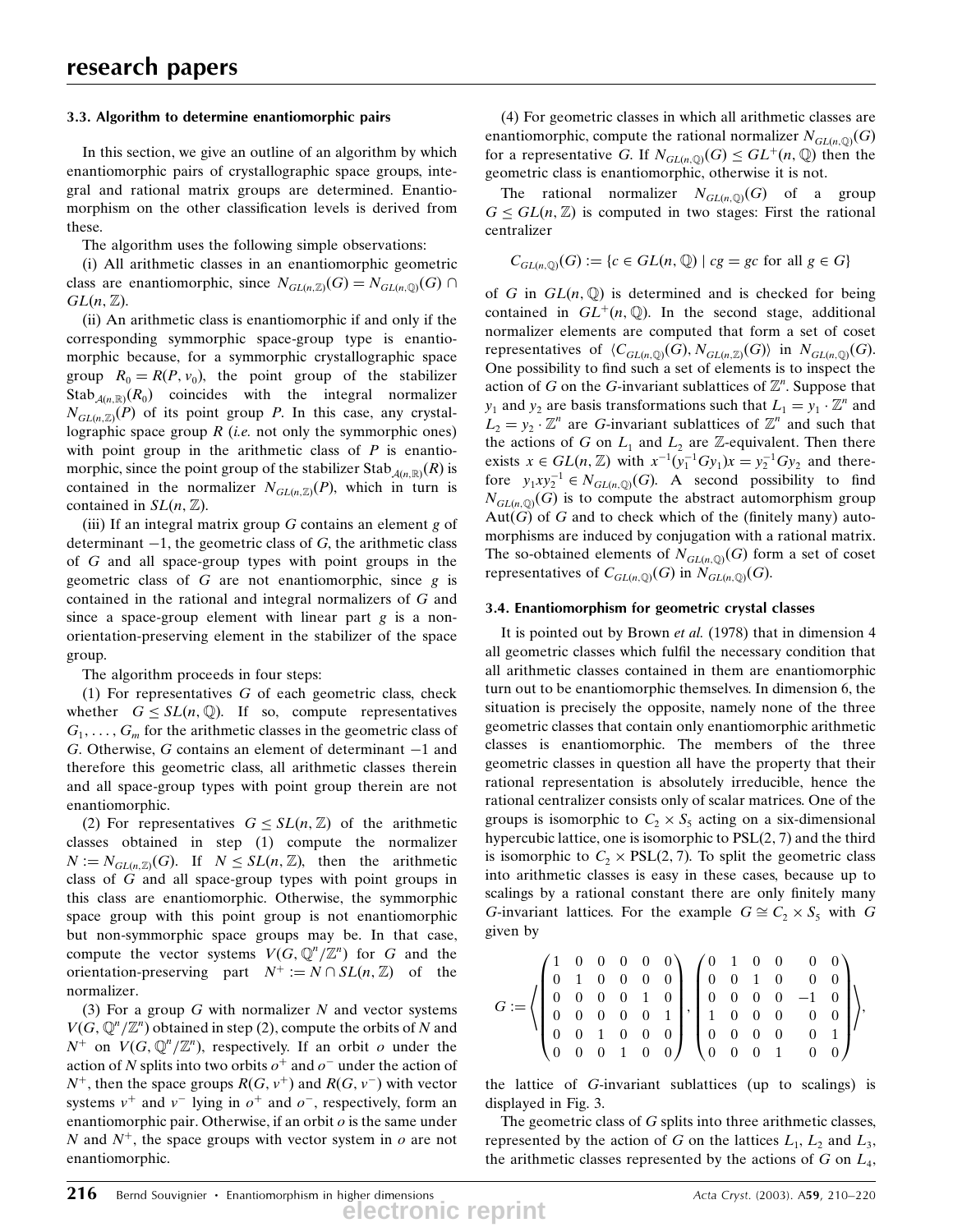Table 1 Summary of classification results in dimensions up to 4.

|                               | Number of classes in dimension |               |             |               |  |  |  |  |
|-------------------------------|--------------------------------|---------------|-------------|---------------|--|--|--|--|
| Classification level          |                                | $\mathcal{L}$ | 3           |               |  |  |  |  |
| Crystal families              |                                |               | 6           | $23 (+6)$     |  |  |  |  |
| Bravais systems               |                                |               |             | $33 (+7)$     |  |  |  |  |
| Crystal systems               |                                |               | 7           | $33 (+7)$     |  |  |  |  |
| Bravais flocks                |                                | 5             | 14          | $64 (+10)$    |  |  |  |  |
| Geometric crystal classes     | 2                              | 10            | 32          | $227 (+44)$   |  |  |  |  |
| Harmonic crystal classes      | $\overline{c}$                 | 12            | 66          | $551 (+63)$   |  |  |  |  |
| Arithmetic crystal classes    | 2                              | 13            | 73          | $710 (+70)$   |  |  |  |  |
| Space-group types             | $\overline{c}$                 | 17            | $219 (+11)$ | $4783 (+111)$ |  |  |  |  |
| Fixed-point-free space groups | 1                              | 2             | $10 (+3)$   | 74            |  |  |  |  |
| with trivial center           | 0                              | 0             |             |               |  |  |  |  |

 $L_5$  and  $L_6$  are found to be Z-equivalent to those on  $L_1, L_2$  and  $L<sub>3</sub>$ , respectively. If we denote the basis transformation matrix from  $L_1$  to  $L_4$  by y and the action of G on  $L_1$  by  $G_1$ , then the action of G on  $L_4$  is given by  $G_4 := yG_1y^{-1}$ . Since  $G_1$  and  $G_4$ are found to be Z-equivalent, there is a matrix  $x \in GL(6, \mathbb{Z})$ such that  $G_4 = x^{-1}G_1x$ , hence  $xy \in N_{GL(6,\mathbb{Q})}(G_1)$ . One finds that det(xy) = -125, thus the geometric class containing G is not enantiomorphic although the arithmetic classes represented by the action of G on  $L_1$ ,  $L_2$  and  $L_3$ , respectively, are enantiomorphic.

### 4. Results

#### 4.1. Review of results in dimensions up to 4

Although the results for dimensions up to 4 are already summarized in Brown et al. (1978), we would like to redisplay them, augmented with the new classification level of harmonic crystal classes and to add a few remarks. The rows in Table 1 give the numbers of equivalence classes on the different classification levels, the numbers of enantiomorphic pairs are added in parentheses in the case where they are different from 0. The number of equivalence classes under orientationpreserving transformations is thus obtained as the sum of the two numbers given, e.g. there are  $230 = 219 + 11$  proper



Figure 3 Lattice of G-invariant sublattices.

space-group types in dimension 3 and  $271 = 227 + 44$  proper geometric crystal classes in dimension 4.

#### Remarks on dimension 4:

(i) The number of enantiomorphic space-group types given by Brown et al. (1978) has to be corrected from 112 to 111. There, the space-group type  $08/01/01/002$  in the hexagonal monoclinic crystal family VII is erroneously claimed to be enantiomorphic. Consequently, there is no enantiomorphic fixed-point-free space group in dimension 4. [The corrections that have to be made to the tables in Brown et al. (1978) are announced in Neubüser et al. (2002).]

(ii) All but six enantiomorphic space-group types have enantiomorphic point groups. Two of these six classes lie in the ditetragonal orthogonal crystal family XIV (space-group types 18/04/03/006 and 18/04/05/007) and four in the hypercubic family XXIII (space-group types  $32/10/02/004$ , 32/10/02/007, 32/12/02/002 and 32/12/02/004).

(iii) All but one enantiomorphic arithmetic classes lie in enantiomorphic geometric classes. The only exception is the class 29/03/03 in the diisohexagonal crystal family XXI, where only one of the five arithmetic classes in the geometric class is enantiomorphic.

(iv) All geometric classes in which all arithmetic classes are enantiomorphic are enantiomorphic themselves.

(v) The enantiomorphism of the six crystal families VIII, IX, XII, XIII, XVIII and XX implies the enantiomorphism of six of the seven enantiomorphic crystal systems and Bravais systems, since these are already full crystal families. The remaining enantiomorphic crystal and Bravais systems are due to the enantiomorphic geometric class  $21/04$  in the dihexagonal orthogonal crystal family XVI, which splits into the two arithmetic classes  $21/04/01$  and  $21/04/02$ . The first of these arithmetic classes consists of Bravais groups whereas the Bravais groups of groups in the second class lie in the arithmetic class  $23/11/01$ , which is not enantiomorphic.

(vi) Of the 710 arithmetic classes, 416 form a harmonic crystal class on their own, 118 harmonic crystal classes consist of two arithmetic classes, 10 harmonic crystal classes consist of three arithmetic classes and 7 harmonic crystal classes consist of four arithmetic classes.

### 4.2. Results in dimensions 5 and 6

Table 2 gives the numbers of equivalence classes on the various classification levels for dimensions 5 and 6. Again, the numbers of enantiomorphic pairs are given in parentheses.

# Remarks on dimension 5:

(i) The small number of enantiomorphic space-group types comes as a surprise.

(ii) The only class of enantiomorphic fixed-point-free space groups is represented by a space group  $R(P, v)$  for which the point group P lies in the crystal family of the direct product of the cubic crystal family in dimension 3 and the rectangular crystal family in dimension 2. The point group  $P$  of order 24 is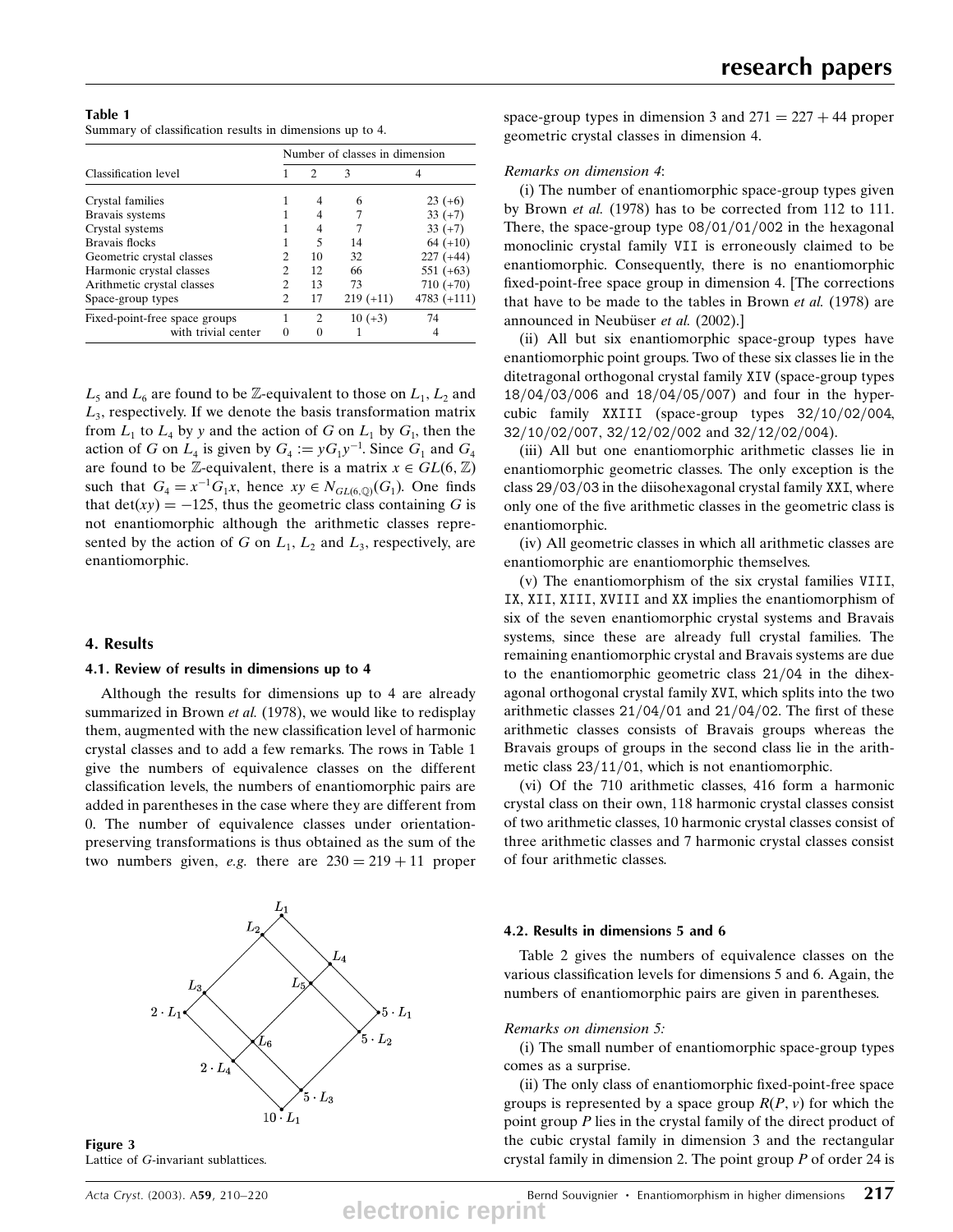## Table 2

Summary of classification results in dimensions 5 and 6.

|                               |                | Number of classes in dimension |  |  |
|-------------------------------|----------------|--------------------------------|--|--|
| Classification level          | 5              | 6                              |  |  |
| Crystal families              | 32             | 91                             |  |  |
| Bravais systems               | 57             | 220                            |  |  |
| Crystal systems               | 59             | 251                            |  |  |
| Bravais flocks                | 189            | 841                            |  |  |
| Geometric crystal classes     | 955            | 7104                           |  |  |
| Harmonic crystal classes      | 3990           | 41915 $(+26)$                  |  |  |
| Arithmetic crystal classes    | 6079           | $85311 (+30)$                  |  |  |
| Space-group types             | $222018 (+79)$ | 28927922 (+7052)               |  |  |
| Fixed-point-free space groups | $1060 (+1)$    | 38746 (+218)                   |  |  |
| with trivial center           | 101            | $5004 (+18)$                   |  |  |

isomorphic to  $S<sub>4</sub>$  and belongs to the geometric class of a subdirect product of  $\overline{43m \perp m}$  which, following the recommendations of Janssen *et al.* (1999), has symbol  $\overline{43m(m1m)}$ . The group P is given as  $P = \langle g, h \rangle$  with

|                                                          | $(1 -1 0 0 0)$                                      |  |  |                                                                                             |  |  | $\left(0\quad1\quad0\quad0\quad0\right)$          |  |
|----------------------------------------------------------|-----------------------------------------------------|--|--|---------------------------------------------------------------------------------------------|--|--|---------------------------------------------------|--|
|                                                          | $\begin{bmatrix} 0 & -1 & -1 & 0 & 0 \end{bmatrix}$ |  |  | $h := \left[\begin{array}{cccc} 1 & 0 & 0 & 0 & 0 \\ 0 & 0 & 1 & 0 & 0 \end{array}\right],$ |  |  |                                                   |  |
| $g := \begin{bmatrix} 0 & 1 & 0 & 0 & 0 \end{bmatrix}$ , |                                                     |  |  |                                                                                             |  |  |                                                   |  |
|                                                          | $\begin{bmatrix} 0 & -1 & -1 & 1 & 0 \end{bmatrix}$ |  |  |                                                                                             |  |  | $\begin{bmatrix} 0 & 0 & 0 & 1 & 0 \end{bmatrix}$ |  |
|                                                          | $\begin{pmatrix} 0 & 0 & 0 & 0 & 1 \end{pmatrix}$   |  |  |                                                                                             |  |  | $(0 \t 0 \t 0 \t -1)$                             |  |

the vector system  $v$  is given by the vectors  $v(g) := (0, 0, 0, 0, 2/3)$  and  $v(h) := (0, 0, 1/2, 0, 0)$ .

(iii) As suspected in Neubüser *et al.* (1981), the distribution of Bravais systems and crystal systems in the crystal families becomes more complicated in higher dimensions. Only 13 of the 32 crystal families contain a unique holohedry and therefore consist of a single Bravais and a single-crystal system, 16 of the families contain two holohedries and two crystal systems and one family contains three holohedries and three crystal systems. The remaining two crystal families contain three holohedries and four crystal systems, and six holohedries and seven crystal systems, respectively. Therefore, these crystal families provide examples of crystal systems that do not contain a holohedry and one of these is described in detail in  $§4.3$ .

(iv) Only 2588 of the 6079 arithmetic classes form a harmonic crystal class on their own, the number of arithmetic classes in one harmonic crystal class goes up to 8.

# Remarks on dimension 6:

(i) In contrast to the situation in dimension 4, there are very few symmorphic groups amongst the enantiomorphic spacegroup types. Only 110 of the 7052 enantiomorphic space-group types have enantiomorphic point groups.

(ii) Although there are 30 enantiomorphic arithmetic classes and 26 enantiomorphic harmonic crystal classes, there are no enantiomorphic classes on coarser classification levels. Of the 26 enantiomorphic harmonic crystal classes, 22 consist of a single arithmetic class and 4 consist of two arithmetic classes.

(iii) There are three geometric classes in which all the arithmetic classes are enantiomorphic. All three fail to be enantiomorphic themselves. One of these cases has been discussed in more detail in §3.4.

(iv) The distribution of Bravais systems and crystal systems in the crystal families is even more complicated than in dimension 5. Only 29 of the 91 crystal families contain a unique holohedry, 28 crystal families contain two holohedries, 19 families contain three, 5 contain four, 5 contain five, 3 contain six, 1 family contains seven and 1 crystal family contains eight holohedries. There are 18 crystal families that contain crystal systems without holohedries. 13 of them contain one such crystal system, 1 of them contains two, 1 contains three, 2 contain four and 1 crystal family contains five different crystal systems without a holohedry. The number of Bravais systems in a single crystal family runs up to 8, the number of crystal systems even up to 11.

(v) Only 20850 of the 85311 arithmetic classes form a harmonic crystal class on their own, the number of arithmetic classes in one harmonic crystal class goes up to 30.

# 4.3. Crystal systems without holohedry

As mentioned earlier, the non-existence of crystal systems without holohedries in dimensions up to four led to a definition of crystal systems that is based on a holohedry contained in a crystal system. An example in seven-dimensional space (due to C. R. Leedham-Green) where this definition fails is discussed in Neubüser et al.  $(1981)$  and led to the adjusted definition of crystal systems adopted here. As a byproduct of the classification of crystallographic groups in five-dimensional space, two examples for this situation were found which are therefore the smallest ones. We will discuss one of these here in some detail.

Let  $G$  be the group generated by the four matrices

|                |                  | $^{-1}$          | 0                | 0                | $\overline{0}$   |     | 1                |      | 0                | 0                | $\overline{0}$   | $\theta$       |                  |  |
|----------------|------------------|------------------|------------------|------------------|------------------|-----|------------------|------|------------------|------------------|------------------|----------------|------------------|--|
|                | 0                | $-1$             | $\overline{0}$   | 0                | 0                |     | 1                | $-1$ |                  | 0                | 0                | 0              |                  |  |
|                | 0                | $\boldsymbol{0}$ | 1                | 0                | $\overline{0}$   |     | 0                |      | $\boldsymbol{0}$ | 1                | 0                | $\overline{0}$ |                  |  |
|                | $\overline{0}$   | $\boldsymbol{0}$ | $\boldsymbol{0}$ | 1                | 0                |     | $\boldsymbol{0}$ |      | $\boldsymbol{0}$ | $\boldsymbol{0}$ | 1                | 0              |                  |  |
|                | 0                | $\boldsymbol{0}$ | 0                | $\boldsymbol{0}$ | 1)               |     | $\boldsymbol{0}$ |      | $\boldsymbol{0}$ | $\boldsymbol{0}$ | $\boldsymbol{0}$ | 1,             |                  |  |
| 1              | $\boldsymbol{0}$ | 0                | $\boldsymbol{0}$ |                  | $\boldsymbol{0}$ |     |                  | 1    | $\boldsymbol{0}$ | 0                | 0                |                | $\overline{0}$   |  |
| 0              | 1                | 0                | 0                |                  | $\boldsymbol{0}$ |     |                  | 0    | 1                | 0                | 0                |                | $\boldsymbol{0}$ |  |
| $\overline{0}$ | 0                |                  | $\boldsymbol{0}$ |                  | $\boldsymbol{0}$ | and |                  | 0    | 0                | 1                | 0                |                | $\boldsymbol{0}$ |  |
| 0              | 0                | 0                |                  |                  | $\overline{0}$   |     |                  | 0    | 0                | 0                | 1                |                | $\overline{0}$   |  |
| 0              | 0                |                  | $\boldsymbol{0}$ | 1                |                  |     |                  | 0    |                  | 0                |                  |                |                  |  |

then  $G \cong D_6 \times C_2 \times C_2$  lies in the arithmetic class with symbol 6mm  $\perp 2 \perp mP_5$  [following the recommendations of Janssen et al.  $(2002)$ ]. The crystal family of  $G$  contains three Bravais systems (consisting of two Bravais flocks each) but four crystal systems.

The arithmetic classes in the crystal family of  $G$  that are relevant to explain the existence of a crystal system not containing a holohedry are displayed in Fig. 4. Shown are the arithmetic classes of those groups for which either the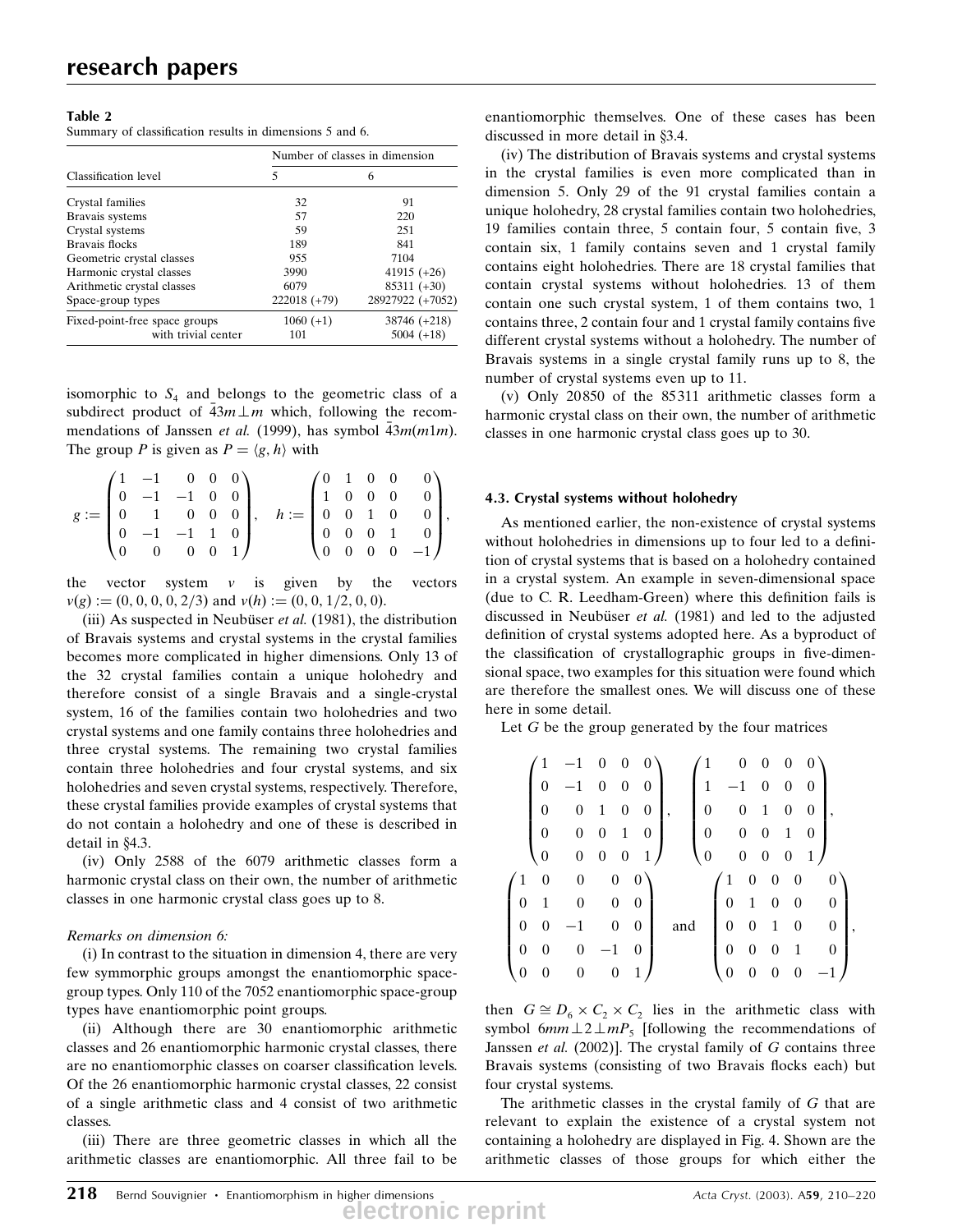geometric class of the group or the geometric class of a subgroup intersects all six Bravais flocks in the crystal family.

The boxes in the figure represent the arithmetic classes, boxes that are directly joined together horizontally represent arithmetic classes in the same geometric class and the boxes with thick boundaries are the Bravais classes. The six Bravais flocks in the crystal family are thus represented by the Bravais groups  $G_{34}$ ,  $G_{56}$ ,  $H_1$ ,  $H_2$ ,  $H'_7$  and  $H'_8$ . Two boxes are joined by an edge if the class of lower order contains a maximal subgroup of a group in the class of higher order. The indices for the names of the groups are chosen such that they reflect the inclusion relations. The Bravais flocks can be read off the diagram by following down the edges starting from a Bravais group. For example, the Bravais flock of  $G_{34}$  consists of the arithmetic classes of  $G_{34}$ ,  $H_3$ ,  $H_4$ ,  $H'_3$ ,  $H'_4$ ,  $U_3$ ,  $U_4$ ,  $M_3$ ,  $M_4$ ,  $M'_3$ and  $M'_4$ .

Since groups in one Bravais system intersect the same set of geometric classes, one sees that the Bravais flocks of  $G_{34}$  and  $G_{56}$ , those of  $H_1$  and  $H_2$  and those of  $H'_7$  and  $H'_8$  form the three Bravais systems. On the other hand, the geometric class of  $G_{34}$ intersects the Bravais flocks of  $G_{34}$  and  $G_{56}$ , the geometric class of  $H_1$  intersects the Bravais flocks of  $G_{34}$ ,  $G_{56}$ ,  $H_1$  and  $H_2$ and the geometric class of  $H_8'$  intersects the Bravais flocks of  $G_{34}$ ,  $G_{56}$ ,  $H'_7$  and  $H'_8$ . This shows that the geometric classes of  $G_{34}$ ,  $H_1$  and  $H_8'$  form three different crystal systems. Finally, the geometric classes of  $U_1$ ,  $M_1$  and  $M'_1$  intersect all six Bravais flocks and therefore lie in a crystal system that is different from those containing the geometric classes of the Bravais groups. In particular, the crystal system containing the geometric classes of  $U_1$ ,  $M_1$  and  $M'_1$  and indicated by the oval frame in Fig. 4 does not contain a holohedry.

#### 4.4. Asymptotic behaviour in higher dimensions

It is stated by Schwarzenberger (1980, p. 34) that typically there are few very large arithmetic classes (in the sense of containing many space-group types) together with a rather large number of small arithmetic classes. In order to obtain an



Figure 4 Crystal system without holohedry.

idea of the number of space-group types in higher dimensions, it may therefore be worthwhile to inspect arithmetic classes that are known to be large and whose size can be explicitly determined. One candidate already examined in Schwarzenberger (1980) is the group D of diagonal matrices of order  $2^n$ . The normalizer  $N := N_{GL(n,\mathbb{Z})}(D)$  of D in  $GL(n,\mathbb{Z})$  is the full monomial group, *i.e.* the semidirect product  $D \rtimes G$  of D with the group  $G \cong S_n$  of permutation matrices. Since D acts trivially on the vector systems  $V(D, \mathbb{Q}^n/\mathbb{Z}^n)$ , the space-group types with point groups in the arithmetic class of  $D$  correspond to the orbits of G on the vector systems. This action can be described explicitly as the conjugation action of the permutation matrices on the set

$$
\mathcal{X} := \{ M \in (\mathbb{Z}/2\mathbb{Z})^{n \times n} \mid M_{ii} = 0 \text{ for } 1 \le i \le n \}
$$

of matrices over  $\mathbb{Z}/2\mathbb{Z}$  with zeros on the diagonal, since X represents the  $2^{n(n-1)}$  elements of  $H^1(D, \mathbb{Q}^n/\mathbb{Z}^n)$ . The fixedpoint lemma by Burnside–Cauchy (see Burnside, 1955, Section 145) states that the group order multiplied by the number of orbits of a group action equals the sum over the fixed points of each element, i.e.

$$
orb(G) = \frac{1}{|G|} \sum_{g \in G} |Fix(g)|,
$$

where  $orb(G)$  denotes the number of orbits of G. The righthand side of this formula is dominated by the term  $2^{n(n-1)}/n!$ contributed by the identity element and a closer analysis for this special situation shows that

$$
\lim_{n \to \infty} \operatorname{orb}(G) \cdot \frac{n!}{2^{n(n-1)}} = 1.
$$

Thus,  $2^{n(n-1)}/n!$  is the asymptotic value for the number of space-group types in the arithmetic class of the group of diagonal matrices.

Some results that indicate that the arithmetic class of the group of diagonal matrices contains a substantial (and possibly growing) portion of all space-group types are displayed in Table 3. The first three rows of the table give the total number of space-group types and the numbers of space-group types in the two largest arithmetic classes. In dimensions 4 and 5, the group of diagonal matrices lies in the second largest class, in the other dimensions it lies in the largest class. The fourth row gives the estimate for the number of space-group types in the arithmetic class containing the group of diagonal matrices as derived above from the Burnside–Cauchy lemma. The fifth row gives the portion of space-group types that is found in the largest arithmetic class and the last row the ratio between the estimated class size and the actual size of the largest class.

One may expect that the estimate for the largest class becomes more and more accurate for higher dimensions. If one now assumes that the portion of space-group types in the largest arithmetic class is roughly the same for dimensions differing only by 1, moving from dimension  $n$  to dimension  $n + 1$  gives an increase of space-group types by a factor of  $[2^{(n+1)n}/(n+1)!] \times [n!/2^{n(n-1)}] = 2^{2n}/(n+1)$ . Extrapolating from the figures for dimensions 5 and 6, one would therefore